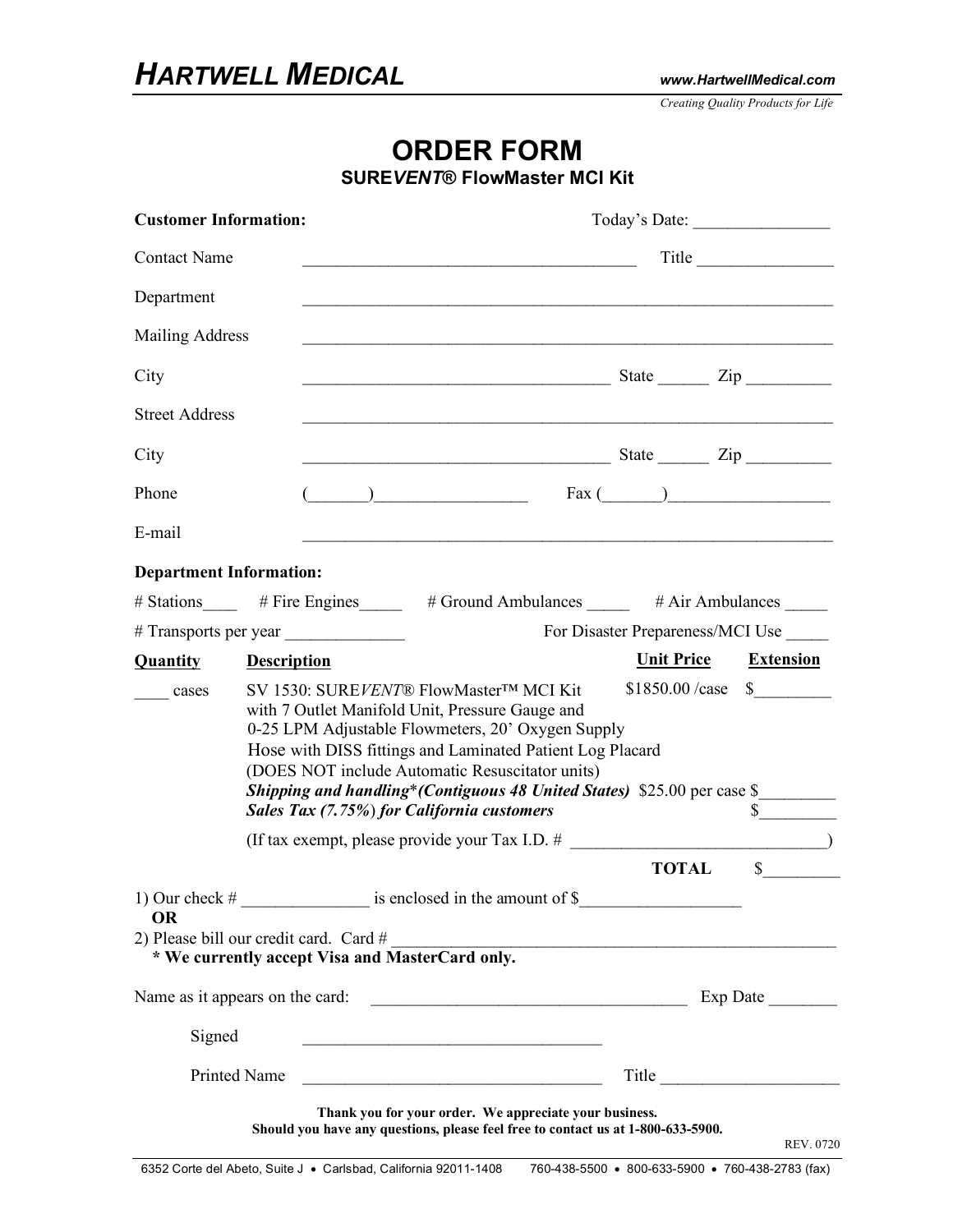*Creating Quality Products for Life*

## **ORDER FORM**

**SB-2131B Automatic Resuscitator with Manometer** 

| <b>Customer Information:</b>   |                                                                         |                                                                                                                                                                                                                                                                                                                                                                                                                                                                                                                                            |                                       |  |  |  |
|--------------------------------|-------------------------------------------------------------------------|--------------------------------------------------------------------------------------------------------------------------------------------------------------------------------------------------------------------------------------------------------------------------------------------------------------------------------------------------------------------------------------------------------------------------------------------------------------------------------------------------------------------------------------------|---------------------------------------|--|--|--|
| <b>Contact Name</b>            |                                                                         |                                                                                                                                                                                                                                                                                                                                                                                                                                                                                                                                            | Title                                 |  |  |  |
| Department                     |                                                                         |                                                                                                                                                                                                                                                                                                                                                                                                                                                                                                                                            |                                       |  |  |  |
| <b>Mailing Address</b>         |                                                                         |                                                                                                                                                                                                                                                                                                                                                                                                                                                                                                                                            |                                       |  |  |  |
| City                           |                                                                         |                                                                                                                                                                                                                                                                                                                                                                                                                                                                                                                                            |                                       |  |  |  |
| <b>Street Address</b>          |                                                                         | <u> 1980 - Jan James Santan (j. 1980)</u>                                                                                                                                                                                                                                                                                                                                                                                                                                                                                                  |                                       |  |  |  |
| City                           |                                                                         | $\frac{1}{2}$ State $\frac{1}{2}$ $\frac{1}{2}$ $\frac{1}{2}$ $\frac{1}{2}$ $\frac{1}{2}$ $\frac{1}{2}$ $\frac{1}{2}$ $\frac{1}{2}$ $\frac{1}{2}$ $\frac{1}{2}$ $\frac{1}{2}$ $\frac{1}{2}$ $\frac{1}{2}$ $\frac{1}{2}$ $\frac{1}{2}$ $\frac{1}{2}$ $\frac{1}{2}$ $\frac{1}{2}$ $\frac{1}{2}$ $\frac{1}{2}$ $\frac{1$                                                                                                                                                                                                                      |                                       |  |  |  |
| Phone                          |                                                                         | $\left(\begin{array}{c c} \begin{array}{c} \hline \end{array} & \begin{array}{c} \hline \end{array} & \begin{array}{c} \hline \end{array} & \begin{array}{c} \hline \end{array} & \begin{array}{c} \hline \end{array} & \begin{array}{c} \hline \end{array} & \begin{array}{c} \hline \end{array} & \begin{array}{c} \hline \end{array} & \begin{array}{c} \hline \end{array} & \begin{array}{c} \hline \end{array} & \begin{array}{c} \hline \end{array} & \begin{array}{c} \hline \end{array} & \begin{array}{c} \hline \end{array} & \$ |                                       |  |  |  |
| E-mail                         |                                                                         |                                                                                                                                                                                                                                                                                                                                                                                                                                                                                                                                            |                                       |  |  |  |
| <b>Department Information:</b> |                                                                         | # Stations _____ # Fire Engines _____ # Ground Ambulances _____ # Air Ambulances ____                                                                                                                                                                                                                                                                                                                                                                                                                                                      |                                       |  |  |  |
| <b>Quantity</b>                | <b>Description</b>                                                      |                                                                                                                                                                                                                                                                                                                                                                                                                                                                                                                                            | <b>Unit Price</b><br><b>Extension</b> |  |  |  |
| cases<br>Ìh                    |                                                                         | SV2131-B Automatic Resuscitator with Manometer<br>\$496.00 case<br>$\mathbb{S}$<br>& Flex Hose<br>(Packaged and sold in cases of 4 units per case)                                                                                                                                                                                                                                                                                                                                                                                         |                                       |  |  |  |
|                                | Shipping and handling (Contiguous 48 United States) \$15.00 per case \$ |                                                                                                                                                                                                                                                                                                                                                                                                                                                                                                                                            |                                       |  |  |  |
|                                |                                                                         | Sales Tax (7.75%) California customers                                                                                                                                                                                                                                                                                                                                                                                                                                                                                                     |                                       |  |  |  |
|                                |                                                                         | (If tax exempt, please provide your Tax I.D. #                                                                                                                                                                                                                                                                                                                                                                                                                                                                                             | <b>TOTAL \$</b>                       |  |  |  |
| 1) Our check $#$<br><b>OR</b>  | is enclosed in the amount of \$                                         |                                                                                                                                                                                                                                                                                                                                                                                                                                                                                                                                            |                                       |  |  |  |
|                                | 2) Please bill our credit card. Card #                                  | * We currently accept Visa and MasterCard and American Express only.                                                                                                                                                                                                                                                                                                                                                                                                                                                                       |                                       |  |  |  |
|                                | Name as it appears on the card:                                         | <u> 1980 - Johann Barn, mars ann an t-Amhain ann an t-Amhain an t-Amhain ann an t-Amhain an t-Amhain ann an t-A</u>                                                                                                                                                                                                                                                                                                                                                                                                                        | Exp Date                              |  |  |  |
| Signed                         |                                                                         |                                                                                                                                                                                                                                                                                                                                                                                                                                                                                                                                            |                                       |  |  |  |
| <b>Printed Name</b>            |                                                                         |                                                                                                                                                                                                                                                                                                                                                                                                                                                                                                                                            | Title                                 |  |  |  |
|                                |                                                                         | Thank you for your order. We appreciate your business.<br>Should you have any questions, please feel free to contact us at 1-800-633-5900. Rev 0720                                                                                                                                                                                                                                                                                                                                                                                        |                                       |  |  |  |